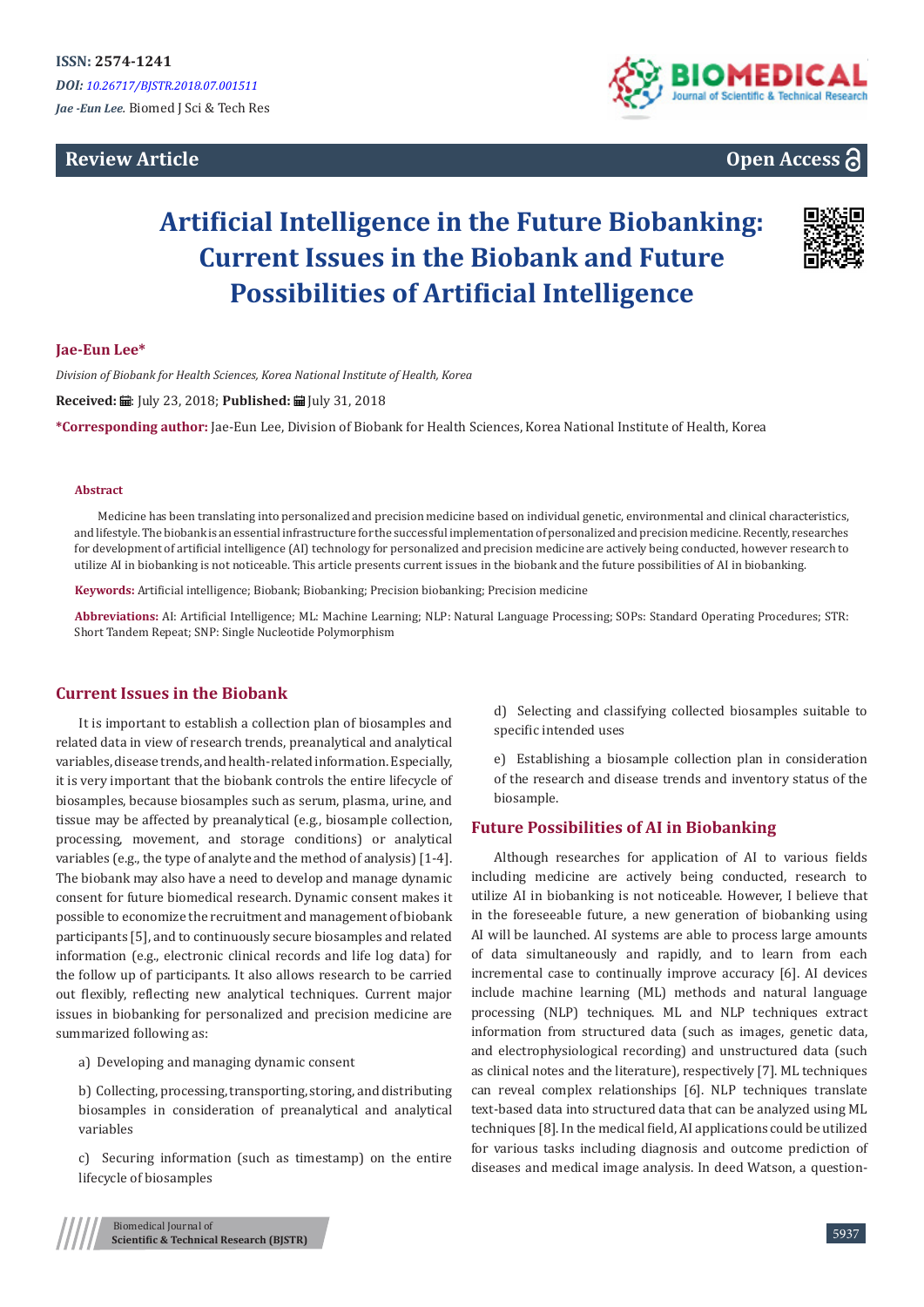answering AI computer system that can answer questions raised in natural language, has been developed in IBM's Deep QA project. IBM Watson has several types including Watson for Genomics to interpret genetic data and Watson for Oncology to recommend cancer patient's treatments. AI has also the potential to play a variety of roles in supporting persons working in biobanks.

#### **Bioresource Collection using AI**

Dynamic consent in biobank research will be acquired and managed through web-based communication between AI and biobank participants; for example, AI-based systems could read and explain the contents of the consent form to the participants and answer the questions. When a participant withdraws consent, AI system could discard biosample-related data and ask the biobank's administrator to destroy participant's biosamples and could announce the research progress to participants in real time. Biosamples are useful if they are obtained in a standardized way. AI will develop standard operating procedures (SOPs) or standardized criteria for the acquisition of biosamples suitable to specific intended uses, through analysis of the literature on preanalytical and analytical variables by the type of biosample; for example, Marzi et al. [3] proposed that to detect microRNAs for lung cancer diagnosis, blood must be clotted for 2-3hr at room temperature and the serum is immediately separated after centrifugation [3]. AI could establish serum sampling conditions for microRNAsbased clinical test for lung cancer diagnosis by analyzing similar accumulated research results. AI systems will collect and manage information on the history of collection, processing, movement, and storage of biosamples. This information can be used to select biosamples suitable to research purposes. AI has the potential to interpret various types of medical image data (e.g., magnetic resonance imaging, radiograph, and ultrasound imaging). AI systems will extract significant information from electronic medical records of biobank participants and will collect information about health status by analyzing medical image data of participants.

#### **Management using AI**

AI will define and measure the quality of biosamples; for example, AI systems could assess DNA integrity with DNA gel electrophoresis images and could determine percentage of tumor and necrosis with digital histopathology images of tissue samples. The results of the short tandem repeat (STR) analysis and single nucleotide polymorphism (SNP) genotyping that conducted for quality control of biosamples could be used to judge whether or not they match the gender information of participants or DNA sequencing data. In addition, AI will establish a biosample collection plan for the future biomedical research by analyzing the biobank's distribution and inventory status, and research trends (such as publication and patent trends in biomedical research). As biosamples are used for researches, empty space is caused irregularly in biosample storage equipment. If AI system is linked with an automated sample storage system, it will change the location of biosamples for efficient use of storage space.

#### **Bioresource Utilization using AI**

AI applications will analyze the contents of the research proposal and then will recommend biosamples suitable to specific uses. For this, AI could extract important information (e.g., the type of biosample, the type of analyte, the method of analysis, the target disease, and research purposes) from the research proposal and could analyze the references to preanalytical and analytical variations related to these elements. Next, AI could select biosamples suitable for the study in consideration of biosample collection, processing, and storage details, results of quality control, and participants' clinical information. Biobanks are able to assess the value of their biosamples through bibliographic analysis on publications and patents specifying the use of their biosamples [9]. AI systems will extract publications and patents specifying the use of the biobank's biosamples from a bibliographic database (e.g., the Scopus and Embase database) and will analyze research purposes from them.

This article describes how AI technology can promote standardization and innovation in biobanking. AI systems will continue to evolve with the development of big data analysis technology [7]. In the foreseeable future, AI technology will enable the precision biobanking [2] by supporting the work of people working in the biobank. The development of AI systems that can be used in biobanking should be performed in a generally same or similar direction to the challenges presented in this article.

#### **References**

- 1. [Betsou F, Bulla A, Cho SY \(2016\) Assays for Qualification and Quality](https://www.ncbi.nlm.nih.gov/pubmed/27046294) [Stratification of Clinical Biospecimens Used in Research: A Technical](https://www.ncbi.nlm.nih.gov/pubmed/27046294) [Report from the ISBER Biospecimen Science Working Group. Biopreserv](https://www.ncbi.nlm.nih.gov/pubmed/27046294) [Biobank 14\(5\): 398-409.](https://www.ncbi.nlm.nih.gov/pubmed/27046294)
- 2. [Lee JE, Kim YY \(2017\) Impact of Preanalytical Variations in Blood-](https://www.ncbi.nlm.nih.gov/pubmed/28873014)[Derived Biospecimens on Omics Studies: Toward Precision Biobanking?](https://www.ncbi.nlm.nih.gov/pubmed/28873014) [OMICS 21\(9\): 499-508.](https://www.ncbi.nlm.nih.gov/pubmed/28873014)
- 3. [Marzi MJ, Montani F, Carletti RM \(2016\) Optimization and Standardization](https://www.ncbi.nlm.nih.gov/pubmed/27127244) [of Circulating MicroRNA Detection for Clinical Application: The miR-Test](https://www.ncbi.nlm.nih.gov/pubmed/27127244) [Case. Clin Chem 62\(5\): 743-754.](https://www.ncbi.nlm.nih.gov/pubmed/27127244)
- 4. [Zimmerman LJ, Li M, Yarbrough WG \(2012\) Global stability of plasma](https://www.ncbi.nlm.nih.gov/pubmed/22301387) [proteomes for mass spectrometry-based analyses. Mol Cell Proteomics](https://www.ncbi.nlm.nih.gov/pubmed/22301387) [11\(6\): M111.014340.](https://www.ncbi.nlm.nih.gov/pubmed/22301387)
- 5. [Budin-Ljøsne I, Teare HJ, Kaye J \(2017\) Dynamic Consent: A potential](https://bmcmedethics.biomedcentral.com/articles/10.1186/s12910-016-0162-9) [solution to some of the challenges of modern biomedical research. BMC](https://bmcmedethics.biomedcentral.com/articles/10.1186/s12910-016-0162-9) [Med Ethics 18\(1\): 4.](https://bmcmedethics.biomedcentral.com/articles/10.1186/s12910-016-0162-9)
- 6. [Buch VH, Ahmed I, Maruthappu M \(2018\) Artificial intelligence in](https://www.ncbi.nlm.nih.gov/pubmed/29472224) [medicine: Current trends and future possibilities. Br J Gen Pract](https://www.ncbi.nlm.nih.gov/pubmed/29472224) [68\(668\): 143-144.](https://www.ncbi.nlm.nih.gov/pubmed/29472224)
- 7. [Jiang F, Jiang Y, Zhi H \(2017\) Artificial intelligence in healthcare: Past,](https://svn.bmj.com/content/early/2017/06/21/svn-2017-000101) [present and future. Stroke Vasc Neurol 2\(4\): 230-243.](https://svn.bmj.com/content/early/2017/06/21/svn-2017-000101)
- 8. [Murff HJ, FitzHenry F, Matheny ME \(2011\) Automated identification of](https://www.ncbi.nlm.nih.gov/pubmed/21862746) [postoperative complications within an electronic medical record using](https://www.ncbi.nlm.nih.gov/pubmed/21862746) [natural language processing. JAMA 306\(8\): 848-855.](https://www.ncbi.nlm.nih.gov/pubmed/21862746)
- 9. [Lee JE, Kim YY \(2017\) How Should Biobanks Prioritize and Diversify](https://www.ncbi.nlm.nih.gov/pubmed/29584577) [Biosample Collections? A 40-Year Scientific Publication Trend Analysis](https://www.ncbi.nlm.nih.gov/pubmed/29584577) [by the Type of Biosample. OMICS 22\(4\): 255-263.](https://www.ncbi.nlm.nih.gov/pubmed/29584577)